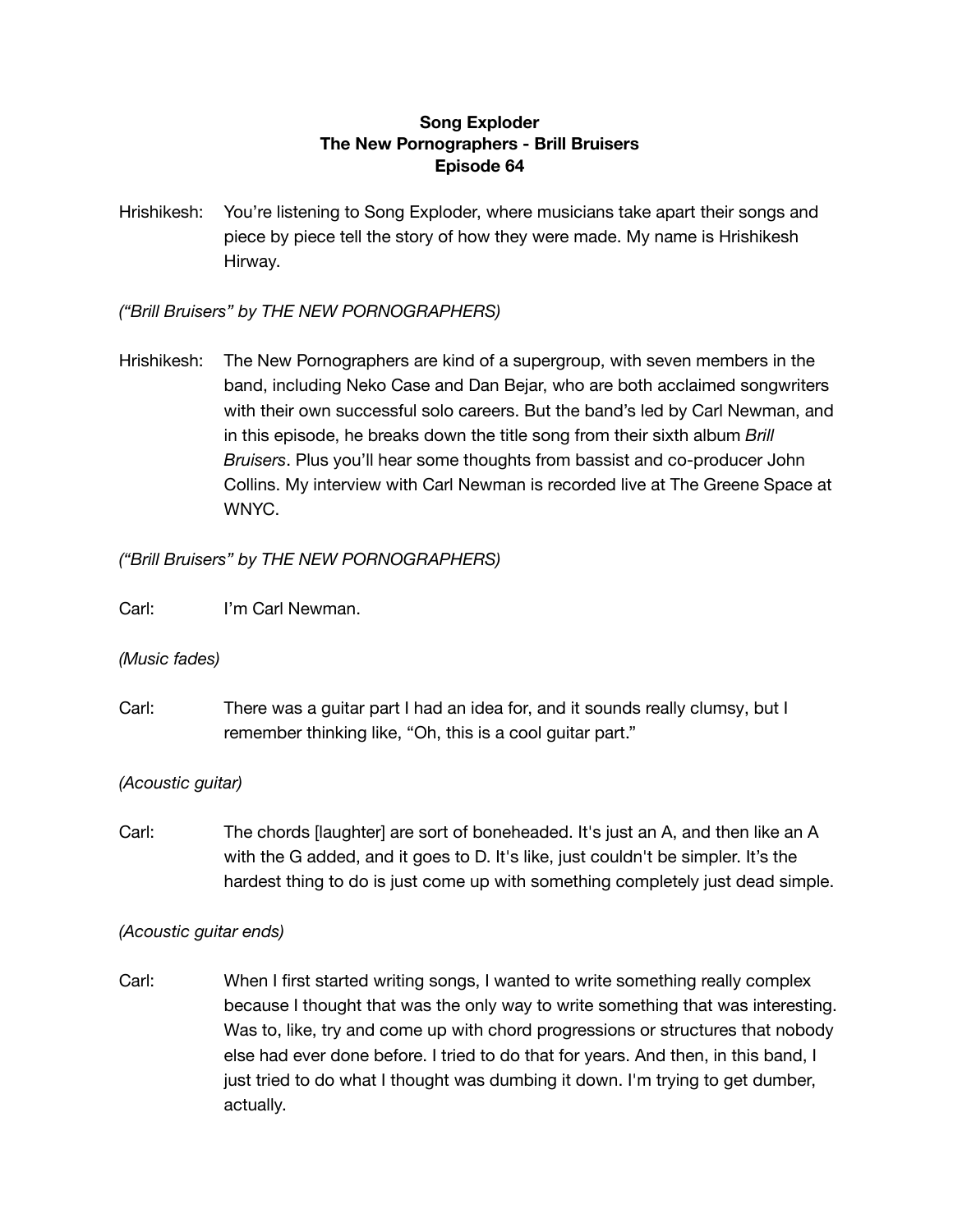## *(Audience laughter)*

Carl: I'm really trying to explore, like, how dumb can I get? Musically, lyrically, you know, because I'm trying to make a go of this, and I figure,

# *(Audience laughter)*

Carl: [laughter] I figure like getting really dumb has always worked for me. Because I've always thought we were dumb from the beginning. I was shocked when people started talking about us as a band that had any sort of complexity. I remember playing a few early songs for Neko, and being embarrassed that I was playing her these dumb songs. We take it seriously, but we also, you know, we're trying to have fun with it.

# *(Acoustic guitar)*

Carl: John Collins is our bass player, and does a lot of the production. When we started, John said, "So, what's the feel of this song?" And I just went like, "Kick, kick, crash, kick, kick, crash." And because it didn't have a title, you know, and John has to call it something, it's like, "this is just a song. It doesn't have any words." And so, he called it "Rock You," just because he thought the beat sounded like "We Will Rock You." Like [mimics the beat of "We Will Rock You" by Queen]

# *("We Will Rock You" by QUEEN)*

Carl: And so, I had that in my head, "We Will Rock You" thing. Because of that, I thought, like, this song should be about rock in some way. Like my version of the Rock & Roll dream. The chorus, "The sea was all lighters."

*(Vocals: "And the sea was all lighters / It was all lighters")*

Carl: You know, a sea of lighters, when you're [laughter] at a concert, and you're looking out,

*(Audience laughter)*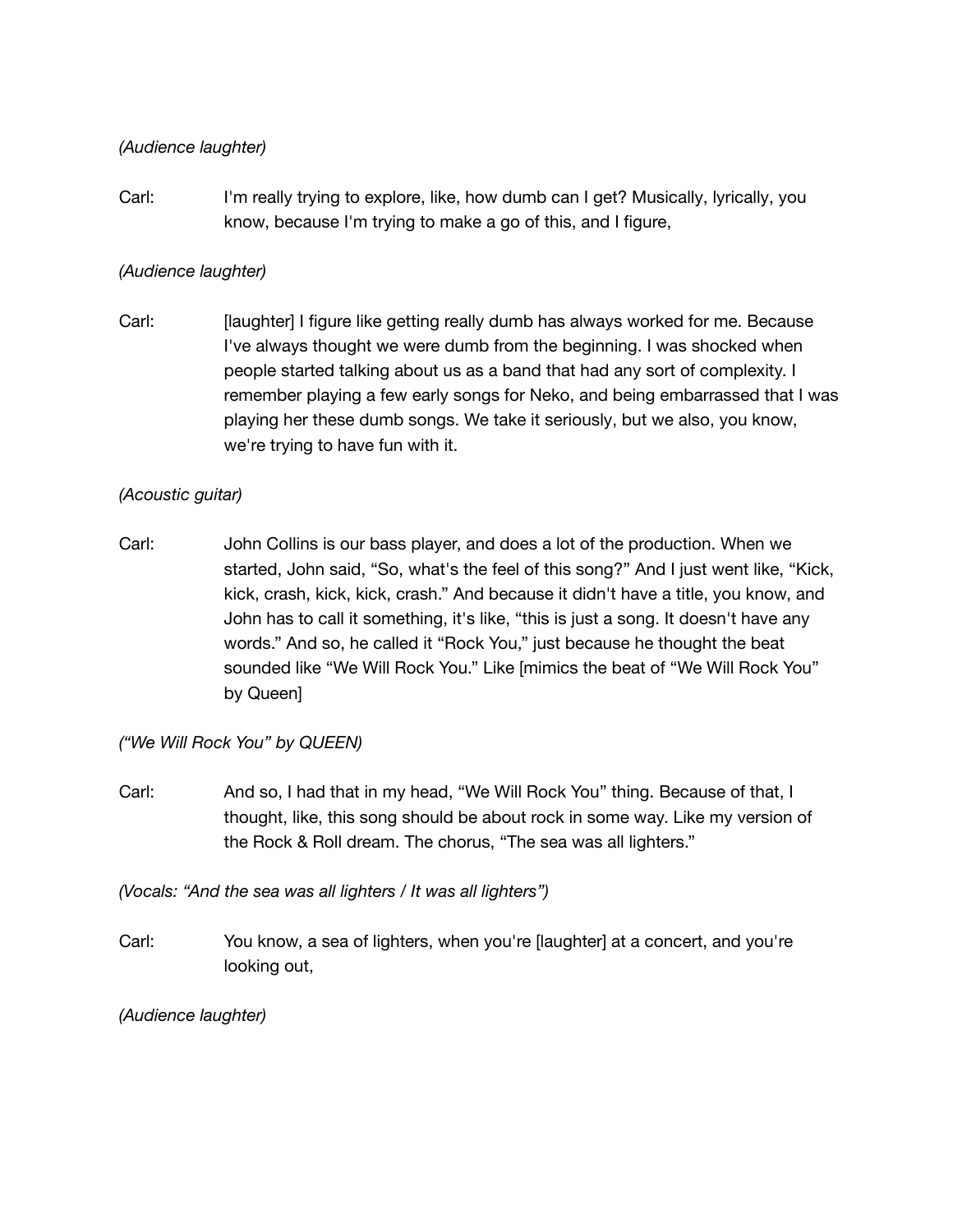Carl: and they have their lighters, and it looks like a sea of lighters. Then I started just going off on this tangent about, like, getting lost in a sea of lighters, and being, like, carried away.

(Vocals: "Out on the waves / Over the railing asking the crowd / To send you back / To stage *instead of sailing away / Been left behind")*

Carl: Never became a rockstar, but I've found myself playing in these absurd places like Coachella or Lollapalooza, where there's like 40,000 people there, and it doesn't even seem real. The whole idea that I became this person in this rock band, how do you reconcile that with feeling like you're the, still this person who's trapped inside his head, and feels sort of shy? And that's what I was thinking when I wrote the song.

*(Vocals: "It's how we know now to never go back")*

Carl: I was sifting through my voice notes in my phone, and I just had this idea that was just, a sort of, call and response.

*(Vocals: "Been left behind / Looking for searchlights leading the charge / The mass appeal")*

Carl: To me, that seemed like the thrust of the song. I remember thinking, *it can't be ba ba ba ba ba. It has got to be bo-pah.*

*(Audience laughter)*

Carl: I don't know why.

*(Vocals)*

Carl: Actually, Dan and I have had this stupid conversation for so long through the years, talking about people who we admire for their nonsense syllables, like David Byrne for coming up with

*("Psycho Killer" by TALKING HEADS)*

Carl: [sings fa's]

*(Audience laughter)*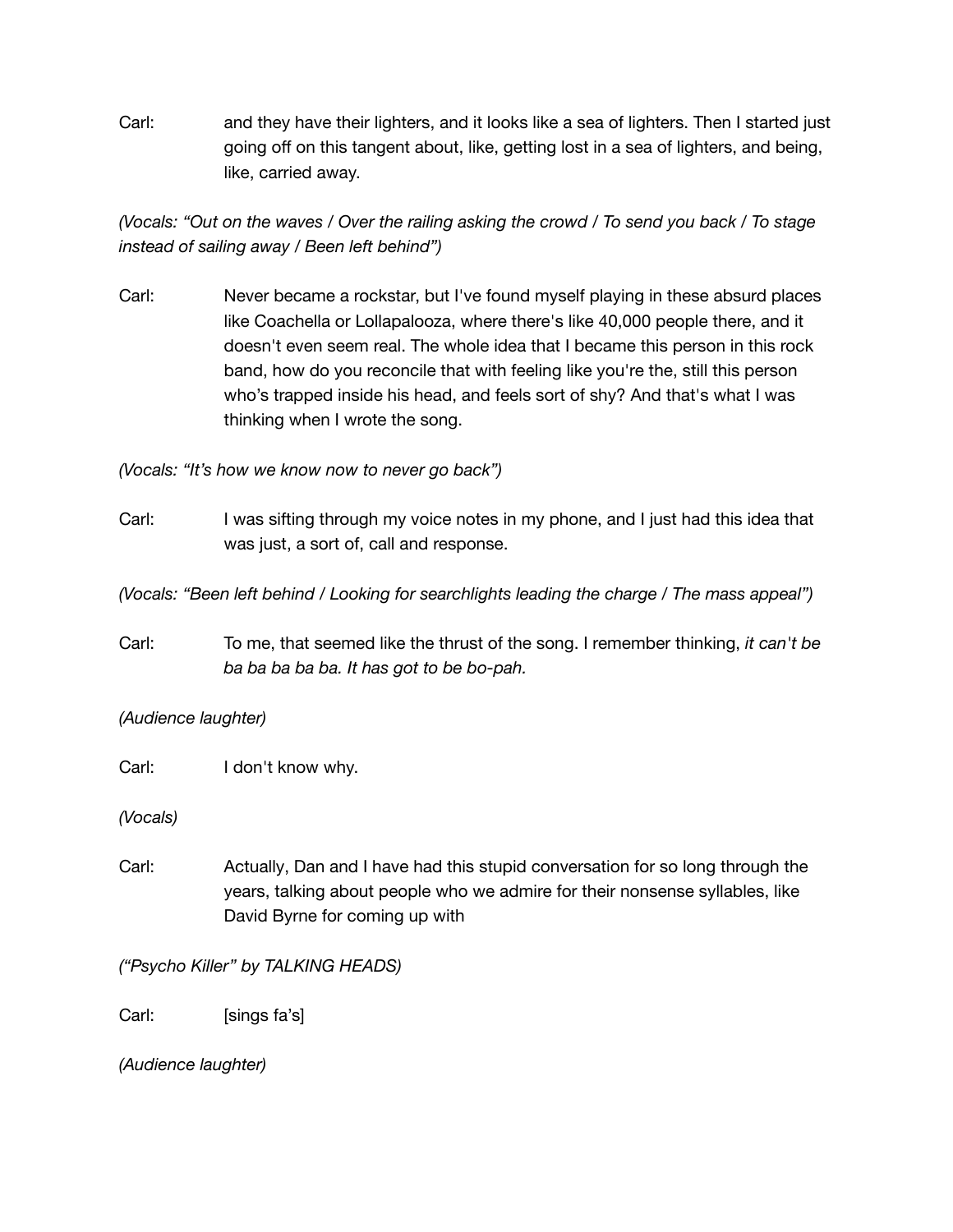*(Music ends)*

Carl: And so, we're always thinking about that. Like what are variations on nonsense syllables that we can use? And the weird thing is it's very precise. I'm not at all overthinking it when come up with it, but when somebody's singing it, I'm going, "No,

#### *(Audience laughter)*

Carl: it's 'bo-pah bo, bo-pah, bo.'" Or, and it's like, "No, because you're going, 'bo-pah bo bo-pah pah,' that's wrong."

## *(Audience laughter)*

Carl: And some things I'm pretty lax about like, "Yeah, that guitar is good enough. That bass is good enough." But with vocals, I'm like, "No, you have to do it this way."

## *(Vocals)*

John: I'm John Collins. I am the bass player and recorder of The New Pornographers.

## *(Electric guitar)*

John: There's a middle section that was added at a later date, like months and months later. It's happened like 20 times or more in my life where I'm sitting there with Carl, we're working on a song we spent a hundred hours on already. And then, he's like, "I got a new piece for this section, like for this part after the chorus or whatever." And I'll just be like, "Why do you want to mess up this gem of a tune?"

## *(Electric guitar fades)*

- John: Just going, "Okay, here we go, cutting into this great tune when it's really rocking along just fine." And I trust myself to always get that wrong now.
- Carl: I felt very happy about that bridge, just because I liked all the rhymes in it. There's that internal rhyme like, "A fire in love with sirens,"

## *(Electric guitar)*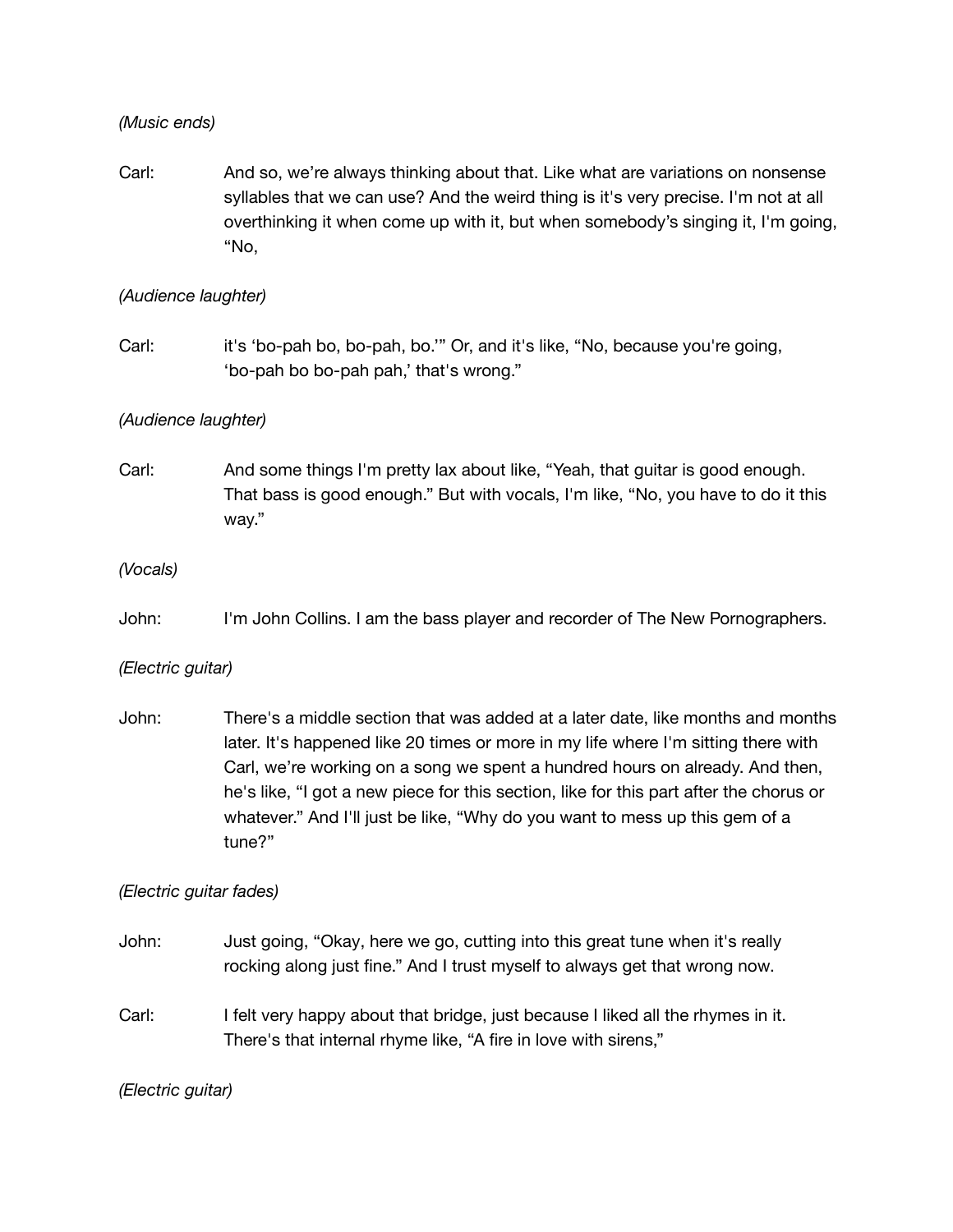Carl: which I was really happy about.

(Vocals join: "A fire in love with sirens / We go in fighting, decrying / The rising star dying / *From its own virus, it's tied in / A firing of the sirens")*

## *(Drums)*

Carl: It's sort of what I was talking about before. Like, just feeling like you're a

#### *(Electric guitar joins)*

Carl: an imposter, a charlatan, you know? Maybe somebody who's, like, playing rock and roll, and I should have, like, dropped it, and be doing something else. But, hey, this is what I do. So,

#### *(Drums end)*

Carl: I'll do it.

*(Electric guitar with drums)*

*(Music ends)*

Hrishikesh: Now, here's "Brill Bruisers," by The New Pornographers, in its entirety.

*("Brill Bruisers" by THE NEW PORNOGRAPHERS)*

Hrishikesh: Visit songexploder.net for more information on The New Pornographers, including a link to buy this song.

*("Work Work" by CLIPPING)*

Hrishikesh: Next time on Song Exploder, Clipping, an experimental hip hop trio that includes Daveed Diggs of the Broadway Musical *Hamilton*. You can subscribe to Song Exploder on iTunes, and you can find all the past episodes on the show's website, songexploder.net. Song Exploder is part of Radiotopia from PRX. My name is Hrishikesh Hirway, thanks for listening.

*("Work Work" by CLIPPING)*